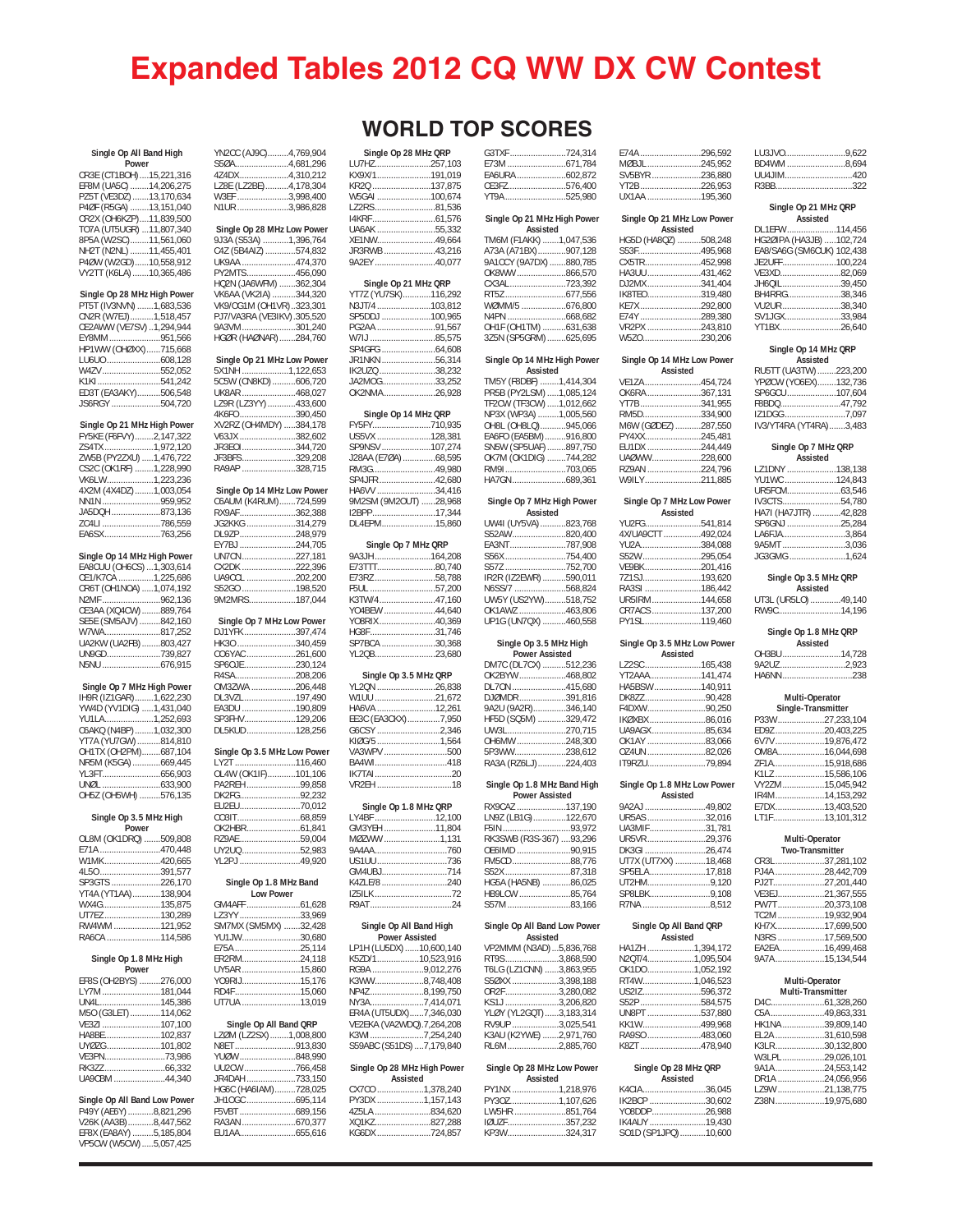|  |  |  | <b>UNITED STATES TOP SCORES</b> |
|--|--|--|---------------------------------|
|--|--|--|---------------------------------|

| Single Op All Band High<br>Power | W3GH<br>WD5R (N5ECT    |
|----------------------------------|------------------------|
| K3CR (LZ4AX) 9,875,565           | N7GP (N5IA)            |
| KØDQ/1 9,607,806                 | W2VO                   |
| K1DG8,630,788                    | <b>NØTT</b>            |
| K1TO/4 7,088,315                 | <b>W7EW</b>            |
| N2IC/57,034,265                  | K3XO/8                 |
|                                  | W4VKU                  |
| K1RX6,589,375                    | W7VS                   |
|                                  |                        |
| W2FU (K2TJ)5,800,860             | Single Op All I        |
| W9RE 5,788,320                   | W3EF                   |
|                                  | N1UR                   |
| Single Op 28 MHz High Power      | <b>WA1Z</b>            |
| W4ZV 552,052                     | N5AW                   |
| K1KI541,242                      | N4TZ/9                 |
| W3BGN 459,732                    | N4YDU                  |
| WC1M369.342                      | W2ID                   |
| W3EP/1 247,320                   | NA8V                   |
| K2AXX234,390                     | N2WN/4                 |
| W7AT (W7EW) 130,200              | W1JQ                   |
| WR9D (KB9UWU) 93,780             |                        |
| NF8J80,528                       | Single Op 28           |
| AA5B 57,024                      | <b>WB4TDH</b>          |
|                                  | K2PS/3                 |
| Single Op 21 MHz High Power      | N4IJ/5                 |
| NN1N959,952                      | K4WI                   |
| K9NW715,595                      | K9WA                   |
|                                  | W40X                   |
| K4FJ440,146                      | AA7DJ                  |
| N5ZO/6379,951                    | K4PG                   |
| N4CC358,502                      | AE7AE                  |
| N7DR/Ø 326,395                   | KI6LZ                  |
| WØYK/6301,098                    |                        |
| WA7LT 189,120                    | Single Op 21           |
|                                  |                        |
| KZ5J180,810                      | W6ZL                   |
|                                  | N4MO                   |
| Single Op 14 MHz High Power      | KM6Z                   |
| N2MF962,136                      | NM5Y                   |
| W7WA817.252                      | W09S                   |
| N5NU676,915                      | K8AJS                  |
| N5CR/7452,421                    | KS4YX                  |
| N2RM379,890                      | K4NVJ                  |
| N7WA309,888                      | WD9CIR                 |
| W9LX 97,784                      | K7ULS                  |
| W6DCC51,574                      |                        |
| K1SE/4 17,536                    | Single Op 14           |
| KC2LST56                         | K3GW                   |
|                                  | KQ8Z/4                 |
| Single Op 7 MHz High Power       | W8IQ                   |
| NR5M (K5GA) 669,445              | K1EFI/3                |
| K6NA529,247                      | KG1V                   |
| N6MA/7 165,804                   | W8GOC                  |
| K9CJ129,980                      | K4XDB                  |
| K9WZB/7 99,220                   | W9TC                   |
|                                  | <b>WB3CII</b>          |
| Single Op 3.5 MHz High           | K3JHT                  |
| Power<br>W1MK 420,665            |                        |
|                                  | Single Op 7 M<br>K9UIY |
| WX4G135,875<br>KU2M94,100        | K4LY                   |
| K3JGJ78,732                      | NT2DR                  |
|                                  | AD4TJ                  |
| K3AJ46,892                       |                        |
| N8AGU 30,150<br>NX1T11,229       | NA2X<br>W3EH/2         |
|                                  | AF8C                   |
| Single Op 1.8 MHz High           | KE9EX                  |
| Power<br>K4PI 43,848             | N2HR<br>KU6T           |

|                                               | N      |
|-----------------------------------------------|--------|
| W3GH26,376<br>WD5R (N5ECT) 20,355             |        |
|                                               | K      |
| N7GP (N5IA) 17,600                            | V      |
|                                               | N      |
|                                               | N      |
| W7EW 2,997                                    |        |
| K3XO/81,377<br>W4VKU220                       |        |
|                                               | K      |
|                                               | V      |
| Single Op All Band Low Power<br>W3EF3,998,400 | V      |
|                                               | Ń      |
| N1UR3,986,828                                 | K      |
|                                               | K      |
|                                               |        |
|                                               | Ń      |
| W2ID2,223,195                                 | N      |
| NA8V2,119,942                                 | N      |
| N2WN/42,076,800                               | N      |
| W1JQ 1,842,071                                | K      |
|                                               | V      |
| Single Op 28 MHz Low Power<br>WB4TDH 187,136  | K      |
|                                               | N      |
| K2PS/3 177,891<br>N4IJ/5 172,638              | V<br>Ν |
| K4WI 104,305                                  |        |
| K9WA100,108                                   |        |
| W4OX80,600                                    | K      |
| AA7DJ 62,403                                  | K      |
| K4PG56,056                                    | V      |
| AE7AE 55,332                                  | A      |
| KI6LZ 53,641                                  | N      |
| Single Op 21 MHz Low Power                    | V<br>V |
| W6ZL135,128                                   | N      |
| N4MO124<br>150                                | Ν      |
|                                               |        |
|                                               |        |
|                                               | N      |
|                                               | V      |
|                                               | A      |
| K4NVJ 43,363<br>WD9CIR 31,040                 | K<br>V |
| K7ULS21,744                                   | V      |
|                                               | Α      |
| Single Op 14 MHz Low Power                    | V      |
| K3GW175,560                                   |        |
| KQ8Z/4 89,472                                 |        |
| W8IQ 76,608                                   | V      |
| K1EFI/369,216                                 | V      |
| KG1V 46,500<br>W8GOC 18,954                   |        |
| K4XDB11,550                                   | K      |
| W9TC 2,072                                    | N      |
| WB3CII1,595                                   | N      |
| K3JHT 1,566                                   | K      |
|                                               |        |
| Single Op 7 MHz Low Power                     | V      |
|                                               | K      |
| NT2DR17,236                                   |        |
| AD4TJ 11,895                                  |        |
|                                               | K      |
|                                               |        |
| АF8С8,085<br>КЕ9ЕХ 6,804                      |        |
|                                               | K      |
| KU6T 5,808                                    |        |
|                                               |        |
|                                               |        |
|                                               |        |

| Single Op 3.5 MHz Low Power | K3WW8,748,408                          |  |
|-----------------------------|----------------------------------------|--|
| K8GU41,664                  | NY3A7,414,071                          |  |
| W1NN/819,698                | K3WI 7,254,240                         |  |
| NV4B7,905                   | K1AR5,681,208                          |  |
| NY3B5,850                   | K1FWE5,004,675                         |  |
|                             | K2K (K2NG)4,817,940                    |  |
| Single Op 1.8 MHz Band      | N2MM4,325,232                          |  |
| <b>Low Power</b>            | N3RR4,202,874                          |  |
| KM1R 10,230                 | KO7AA4,153,500                         |  |
| WD8DSB/9 3,131              |                                        |  |
| W7RH2,125                   | Single Op 28 MHz High Power            |  |
| NA3F 578                    | Assisted                               |  |
| K1DC/4352                   | K2SSS388,838                           |  |
| KC8IMB16                    | N5XJ 271,328                           |  |
|                             | WB9Z 256,950                           |  |
| Single Op All Band QRP      | W6IZT/4 239,745                        |  |
| N8ET 913,830                | KBØEO 235,867                          |  |
| N7IR 627,779                | N4TB157,542                            |  |
| N4CW582,466                 | K8WW127,788                            |  |
| N1TM 560,952                | WJ2D/4 122,598                         |  |
| KØOU 529,914                | N6ND114,681                            |  |
| W6JTI511,170                | K7OX103,270                            |  |
| KT8K 471,300                |                                        |  |
| NDØC 453,470                | Single Op 21 MHz High Power            |  |
| W6QU (W8QZA) 424,270        | Assisted                               |  |
| NØUR 309,350                | WØMM/5676,800                          |  |
|                             |                                        |  |
| Single Op 28 MHz QRP        | KØDU (KØCL)563,376                     |  |
| KX9X/1 191,019              | NC7J (W7CT) 397,280                    |  |
| KR2Q137,875                 | W5GN374,788<br>W7ZR357,238             |  |
| W5GAI100,674<br>AB1OC20,235 |                                        |  |
|                             | AB7R205,335                            |  |
| N1VVV18,744                 | N5ZK (W5ASP)194,340                    |  |
| WO2N7,020<br>W1LIC/4 1,568  | NG6S (W4UAT) 77,715                    |  |
|                             |                                        |  |
|                             |                                        |  |
| NØJK 594                    |                                        |  |
| N2NLY/4260                  | Single Op 14 MHz High Power            |  |
|                             | Assisted                               |  |
| Single Op 21 MHz QRP        |                                        |  |
| N3JT/4103,812               | K6WG205,062                            |  |
| W7IJ85,575                  | WR2G153,738                            |  |
| AE9F/622,774                | W8CZN123,272                           |  |
| KN1H12,036                  | WA6KHK 83,657<br>WB2REM/458,035        |  |
| W5NZ/411,968                |                                        |  |
| WY6DX11,830                 | N4RA31,040                             |  |
| AB8FJ1,586<br>WBØB875       |                                        |  |
|                             | Single Op 7 MHz High Power<br>Assisted |  |
| Single Op 14 MHz QRP        | N6SS/7 568,824                         |  |
| WA4PIG551                   | K7NJ 354,560                           |  |
| W9YA/5 322                  | K9GS279,774                            |  |
|                             | W4MYA210,796                           |  |
| Single Op 7 MHz QRP         | WA3C/8169,850                          |  |
| K3TW/4 47,160               | NT6X 111,105                           |  |
| N8VW18,615                  | W1FQ 104,160                           |  |
| N2JNZ 5,220                 | N9AU101,781                            |  |
| K8DRT920                    | K9IL/4 72,136                          |  |
|                             | KO8Z 39,071                            |  |
| Single Op 3.5 MHz QRP       |                                        |  |
| 21,67221                    | Single Op 3.5 MHz High                 |  |
| KIØG/51,564                 | <b>Power Assisted</b>                  |  |
|                             | W3NO131,150                            |  |
| Single Op 1.8 MHz QRP       |                                        |  |
| K4ZLE/8 240                 | AB3CV46,020                            |  |
|                             | W4PK38,880                             |  |
| Single Op All Band High     | N5JB 29,484                            |  |
| <b>Power Assisted</b>       | K4YYL 22,960                           |  |
| K5ZD/1 10,523,916           | KI1U14,787                             |  |

| r                                              | K3WW8,748,408                            |  |
|------------------------------------------------|------------------------------------------|--|
|                                                | NY3A7,414,071                            |  |
|                                                | K3WI7,254,240                            |  |
|                                                | K1AR5,681,208                            |  |
| ֖֚֚֚֡֝<br>֚֚֚֚                                 | K1FWE5,004,675                           |  |
|                                                | K2K (K2NG)4,817,940                      |  |
|                                                |                                          |  |
|                                                | N2MM4,325,232                            |  |
|                                                | N3RR4,202,874                            |  |
|                                                | KO7AA4,153,500                           |  |
|                                                |                                          |  |
|                                                | Single Op 28 MHz High Power              |  |
|                                                | Assisted                                 |  |
|                                                | K2SSS388,838                             |  |
|                                                | N5XJ 271,328                             |  |
|                                                | WB9Z 256,950                             |  |
|                                                | W6IZT/4 239,745                          |  |
|                                                | KBØEO 235,867                            |  |
| ֖֚֚֚֬                                          |                                          |  |
|                                                | N4TB157,542                              |  |
| ֧֧֖֖֖֚֚֚֚֚֚֝֝֬֝<br>֧֖֧֚֚֚֚֚֚֝֝֝ <u>֚</u><br>֧֡ | K8WW127,788                              |  |
|                                                | WJ2D/4 122,598                           |  |
|                                                | N6ND114,681                              |  |
|                                                | K70X 103,270                             |  |
|                                                |                                          |  |
|                                                | Single Op 21 MHz High Power              |  |
|                                                | Assisted                                 |  |
| l                                              | WØMM/5676,800                            |  |
|                                                |                                          |  |
|                                                |                                          |  |
|                                                | KØDU (KØCL)563,376<br>NC7J (W7CT)397,280 |  |
|                                                |                                          |  |
| $\overline{\phantom{a}}$                       | W5GN374,788                              |  |
|                                                | W7ZR357,238                              |  |
|                                                | AB7R205,335<br>N5ZK (W5ASP)194,340       |  |
| י<br>י                                         |                                          |  |
|                                                | NG6S (W4UAT) 77,715                      |  |
| ׇ֘֒                                            |                                          |  |
|                                                |                                          |  |
|                                                | Single Op 14 MHz High Power              |  |
|                                                | Assisted                                 |  |
|                                                |                                          |  |
|                                                | K6WG205,062                              |  |
|                                                | WR2G153,738                              |  |
|                                                |                                          |  |
|                                                | W8CZN123,272                             |  |
|                                                | WA6KHK 83.657                            |  |
|                                                | WB2REM/458,035                           |  |
|                                                | N4RA31,040                               |  |
|                                                |                                          |  |
|                                                | Single Op 7 MHz High Power               |  |
|                                                | Assisted                                 |  |
|                                                | N6SS/7568,824                            |  |
|                                                | K7NJ 354,560                             |  |
|                                                | K9GS279,774                              |  |
|                                                | W4MYA210,796                             |  |
|                                                | WA3C/8169,850                            |  |
| l                                              | NT6X 111,105                             |  |
|                                                |                                          |  |
|                                                | W1FQ 104,160                             |  |
|                                                | N9AU101,781                              |  |
|                                                | K9IL/4 72,136                            |  |
|                                                | KO8Z 39,071                              |  |
|                                                |                                          |  |
|                                                | Single Op 3.5 MHz High                   |  |
|                                                | <b>Power Assisted</b>                    |  |
|                                                | W3NO131,150                              |  |
|                                                |                                          |  |
|                                                | AB3CV46,020                              |  |
|                                                |                                          |  |
|                                                |                                          |  |
|                                                | W4PK38,880                               |  |
|                                                | N5JB 29,484<br>K4YYL                     |  |

|          | /E5,004,675             | Single Op 1.8 MHz Band       |  |
|----------|-------------------------|------------------------------|--|
|          | K2NG)4,817,940          | <b>High Power Assisted</b>   |  |
|          | A 4,325,232             |                              |  |
|          |                         | W8UVZ25,149                  |  |
|          |                         | NX5M 19,584                  |  |
|          | A4,153,500              | W6XI/7 1,971                 |  |
|          |                         | N4NW520                      |  |
|          |                         |                              |  |
|          | e Op 28 MHz High Power  |                              |  |
| Assisted |                         | Single Op All Band Low Power |  |
|          | S 388,838               | Assisted                     |  |
|          |                         |                              |  |
|          | 271,328                 | KS1J3,206,820                |  |
|          | Z 256,950               | K3AU (K2YWE)2,971,760        |  |
|          | T/4 239,745             | W1NT2,487,712                |  |
|          |                         |                              |  |
|          | 0235,867                | W3KB 2,453,032               |  |
|          |                         | N3QE 2,050,368               |  |
|          | N 127,788               | NM5M 2,047,344               |  |
|          | 0/4122,598              | WD4AHZ 2,025,072             |  |
|          |                         |                              |  |
|          | 114,681                 | W9XT 1,753,563               |  |
|          |                         | N2WK1,735,968                |  |
|          |                         | N1EN1,487,808                |  |
|          |                         |                              |  |
|          | le Op 21 MHz High Power |                              |  |
| Assisted |                         | Single Op 28 MHz Low Power   |  |
|          | M/5676,800              | Assisted                     |  |
|          |                         | K9LA 123,660                 |  |
|          |                         |                              |  |
|          | J (KØCL)563,376         | W6TK 65,511                  |  |
|          | (W7CT) 397,280          | KE5FXE41,952                 |  |
|          |                         | KF7NN/435,689                |  |
|          | 2357,238                | K7GS28,480                   |  |
|          |                         |                              |  |
|          | 205,335                 | W6HGF/424,728                |  |
|          | (W5ASP)194,340          | NG7Z15,174                   |  |
|          | (W4UAT) 77,715          | WS5H7,138                    |  |
|          |                         |                              |  |
|          |                         |                              |  |
|          |                         | Single Op 21 MHz Low Power   |  |
|          | le Op 14 MHz High Power | Assisted                     |  |
| Assisted |                         | KE7X 292,800                 |  |
|          |                         |                              |  |
|          | $\ldots$                | W5ZO 230,206                 |  |
|          | 3205,062                | K2MFY 171,150                |  |
|          |                         | AB1J151,830                  |  |
|          | ZN123,272               | W7/DL1UF104,148              |  |
|          |                         |                              |  |
|          | (HK 83,657              | N6WM22,695                   |  |
|          | REM/458,035             | N9XR19,656                   |  |
|          | $\cdots$ 31,040         | KFØIQ10,985                  |  |
|          |                         |                              |  |
|          |                         |                              |  |
|          | le Op 7 MHz High Power  | Single Op 14 MHz Low Power   |  |
| Assisted |                         | Assisted                     |  |
|          |                         | W9ILY 211,885                |  |
|          |                         |                              |  |
|          |                         | K7SS 201,280                 |  |
|          |                         | N9XX162,676                  |  |
|          | YA 210,796              |                              |  |
|          | .78169,850              | K2RK57,443                   |  |
|          |                         |                              |  |
|          | 111,105                 | KØSM/246,101                 |  |
|          | 0104,160                | N3AO/41,032                  |  |
|          | l……………………101,781        |                              |  |
|          |                         |                              |  |
|          | 4 72,136                | Single Op 7 MHz Low Power    |  |
|          | 39,071                  | Assisted                     |  |
|          |                         | K3STX 114,436                |  |
|          | ngle Op 3.5 MHz High    | KG9Z/8 29,040                |  |
|          |                         |                              |  |
|          |                         |                              |  |
|          | <b>Power Assisted</b>   | K2SQS3,816                   |  |
|          | 0131,150                |                              |  |
|          |                         |                              |  |
|          |                         | Single Op 3.5 MHz Low Power  |  |
|          | V46,020                 | Assisted                     |  |
|          |                         | N8MZ 43,656                  |  |
|          |                         | K2PO/737,056                 |  |

| W4TTY 12,462<br>W6RLL/7 6.063<br>KI4WCQ3.880                        |  |
|---------------------------------------------------------------------|--|
| Single Op 1.8 MHz Band<br><b>High Power Assisted</b><br>W8UVZ25.149 |  |

| 19,584             | KK1W 499.968            |  |
|--------------------|-------------------------|--|
|                    | K8ZT478,940             |  |
|                    | W2VQ98.237              |  |
|                    | N6KI97,650              |  |
| All Band Low Power | W4Q090.644              |  |
| Assisted           | AA4GA72.928             |  |
| 3.206.820          | NN7SS (K6UFO)66,659     |  |
| YWE)2.971.760      | NX2PX30,240             |  |
| 2,487,712          | NO <sub>2</sub> W12.555 |  |
|                    |                         |  |

**Single Op 28 MHz QRP Assisted**

**Single Op 1.8 MHz Low Power Assisted** N9CO..............................6,116 **Single Op All Band QRP Assisted**<br>N2QT/4......................1,095,504

K4CIA ...........................36,045

| Multi-Single     |  |  |
|------------------|--|--|
| K1LZ15.586.106   |  |  |
| W3UA/111,206,701 |  |  |
| NR4M11,076,912   |  |  |
| W2RE 10.768.816  |  |  |
| K5GO10.093.044   |  |  |
| AD4Z 7,863.480   |  |  |
| NØNI 6.360.741   |  |  |
| K2QMF 6,207,262  |  |  |
|                  |  |  |
| AA4NC5,361,255   |  |  |

| Multi-Two         |  |  |  |
|-------------------|--|--|--|
| N3RS17.569.500    |  |  |  |
| NY4A13.570.200    |  |  |  |
| K8AZ 13.417.648   |  |  |  |
| KB1H13,051,920    |  |  |  |
| K2LE/1 12.088.960 |  |  |  |
| K9CT 11.984.070   |  |  |  |
| N4WW8,853,124     |  |  |  |
| W8AV8.415.825     |  |  |  |
|                   |  |  |  |
|                   |  |  |  |

#### **Multi-Multi**

| K3LR 30.132.800    |
|--------------------|
| W3LPL 29,026,101   |
| NO4117.163.840     |
| WT1T15.778.850     |
| W3EA 11.928.087    |
| KØRF 11.578.384    |
| WØAIH/9 10.775.996 |
| K1KP5.635.128      |
| NE3F4.323.627      |
| N8RA/12.099.885    |
|                    |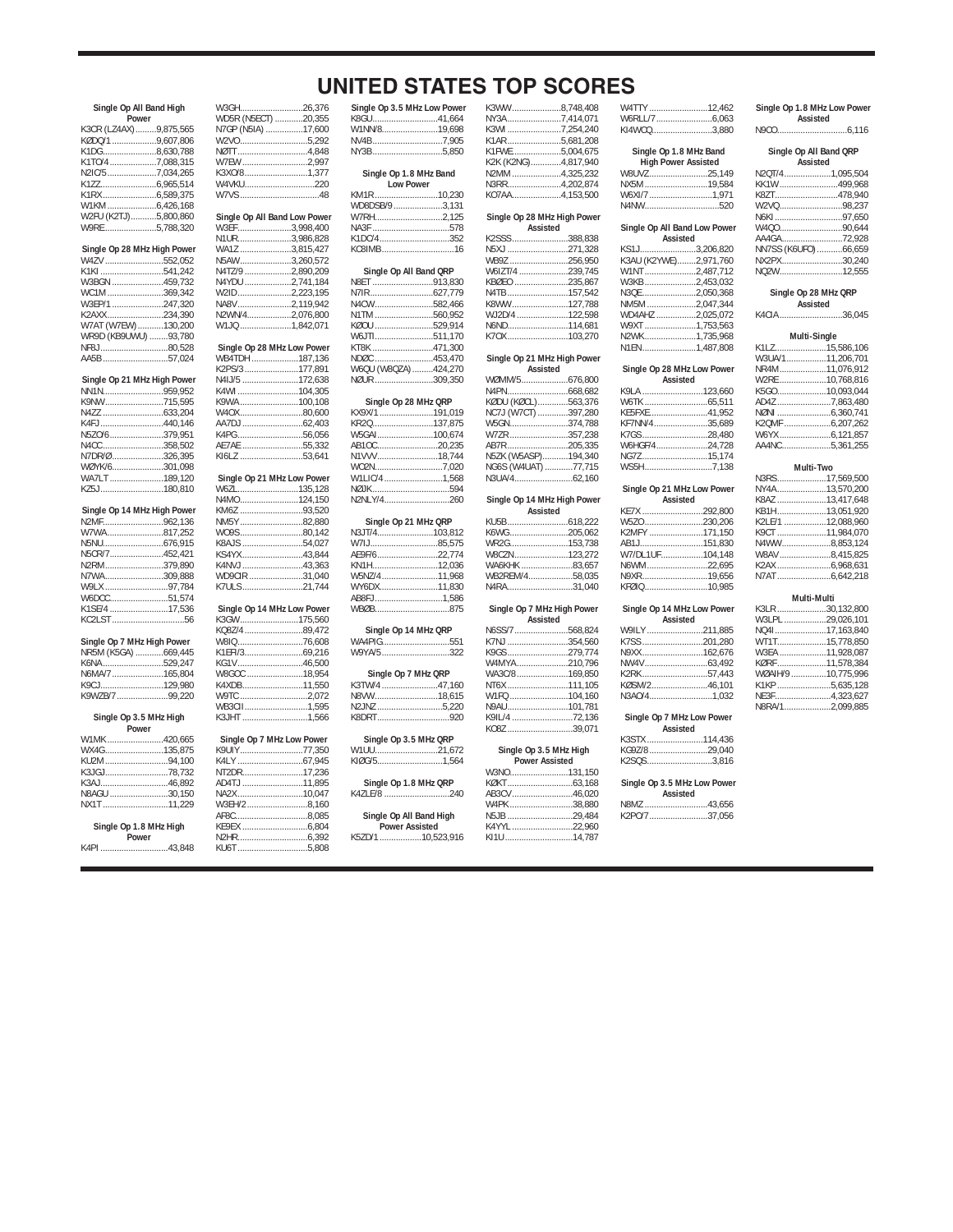| <b>EUROPE TOP SCORES</b> |  |  |
|--------------------------|--|--|
|--------------------------|--|--|

9A4M ..............................525,576<br>S50K 511.530

|                                                 | Single Op All Band High | LZ8E (LZ2BE).                |
|-------------------------------------------------|-------------------------|------------------------------|
| Power                                           |                         | LY9A<br>EF3A (EA3KU) .       |
| CR2X (OH6KZP)  11,839,500                       |                         |                              |
| CR6K (CT1ILT) 9,858,906                         |                         | DL4MCF<br>OL6P (OK2PP)       |
| 403A 9,135,711<br>OE3K (DK6XZ)6,674,115         |                         | S51F                         |
| S53MM 6,252,230                                 |                         | IB1A (IK1HJS).               |
|                                                 |                         | UA1QM                        |
| SJ2W5,926,944                                   |                         | RC5A                         |
| 9A5K 5,598,452                                  |                         |                              |
| SO2O (SQ2GXO) 5,406,875                         |                         | Single Op 28 I               |
| ES5TV 5,230,990                                 |                         | 9A3VM<br>HGØR (HAØNA         |
| Single Op 28 MHz High Power                     |                         | DL4AAE                       |
| ED3T (EA3AKY)506,548                            |                         |                              |
| DH8BQA 353,580                                  |                         | S54A<br>YT9W (YU5ZM          |
| J43J (DJ5JH) 348,232                            |                         | SP3LWP                       |
| UVØI (UR5IFX) 308,826<br>OH9A (OH1MM) 295,137   |                         | UW8SM<br>PF7DKW              |
| HA1A291,252                                     |                         | EA7OT                        |
| RX6AM 224,604                                   |                         | EA5XA                        |
| IK2SND 223,933                                  |                         |                              |
| OK1VD 196,350                                   |                         | Single Op 21 I               |
| IQ2BG (IK2AHB)188,860                           |                         | LZ9Ř (LZ3YY)                 |
| Single Op 21 MHz High Power                     |                         | ER100<br>GWØETF              |
| CS2C (OK1RF)1,228,990                           |                         | OK2VWB                       |
| EA6SX 763,256                                   |                         | DL3DTH                       |
| YU1KX757,212                                    |                         | LZ7A (LZ1RF).                |
| E73W749,120                                     |                         | YL5W                         |
| LN3Z (LA6YEA) 663,984                           |                         | TM2T (F5ROP)                 |
| YL2SM 655,018                                   |                         | RU4SO                        |
| GM3X (GM3POI) 638,687                           |                         | S57KW                        |
| YU5A (YU1EW) 637,500                            |                         | Single Op 14                 |
| S57C 549,920                                    |                         | DL9ZP                        |
|                                                 |                         | S52GO                        |
| Single Op 14 MHz High Power                     |                         | OK1JD                        |
| CR6T (OH1NOA)1,074,192<br>SE5E (SM5AJV) 842,160 |                         | DL9LM                        |
| UA2KW (UA2FB) 803,427                           |                         | E7ØM<br>R1NW                 |
| YT3A (YU7AV)670,491                             |                         | RU3SD                        |
| ES2MC 584,592                                   |                         | UT3EV                        |
| HA8IH572,178                                    |                         | SO9D (SP9DLY                 |
| 9A3IH 473,427                                   |                         | RA3UAG                       |
| YT7W (YU2M)369,551                              |                         |                              |
| OM5WW275,940<br>DK5JM 203,728                   |                         | Single Op 7 N<br>DJ1YFK      |
|                                                 |                         | SP60JE                       |
| Single Op 7 MHz High Power                      |                         | R4SA                         |
| YU1LA 1,252,693                                 |                         | OM3ZWA                       |
| YT7A (YU7GW) 814,810                            |                         | DL3VZL                       |
| OH1TX (OH2PM)687,104                            |                         | EA3DU<br>SP3FHV              |
| YL3FT656,903<br>OH5Z (OH5WH)576,135             |                         | <b>DL5KUD</b>                |
| OH9W (OH2TA) 417,274                            |                         |                              |
| YL2SW 341,880                                   |                         |                              |
|                                                 |                         | YU1SV<br>RU100               |
| OL6T (OK1DCF)334,719                            |                         |                              |
| EW7LO 271,998                                   |                         | Single Op 3.5 I              |
| OK1FZM 210,798                                  |                         | LY2T                         |
|                                                 |                         | OL4W (OK1IF)                 |
| Single Op 3.5 MHz High<br>٩ľ                    |                         | PA2REH<br>DK2FG.             |
| OL8M (OK1DRQ)509,808                            |                         | EU2EU                        |
| E71A470.448                                     |                         | <b>OK2HBR</b>                |
| SP3GTS226,170                                   |                         | UY2UQ                        |
| YT4A (YT1AA) 138,904                            |                         | YL2PJ                        |
| UT7EZ 130,289                                   |                         | UW1WU                        |
| RW4WM121,952                                    |                         | DL4TJ                        |
| RA6CA114,586<br>DJ5EU 92,240                    |                         | Single Op 1                  |
| RA3FD90,404                                     |                         | Low                          |
| UX5I (UT5IZ) 59,283                             |                         | GM4AFF                       |
|                                                 |                         | LZ3YY                        |
| Single Op 1.8 MHz High                          |                         | SM7MX (SM5M                  |
| Power<br>LY7M 181,044                           |                         | YU1JW<br>E75A                |
| M50 (G3LET) 114,062                             |                         | ER2RM                        |
| HA8BE 102,837                                   |                         | UY5AR                        |
| UYØZG 101,802                                   |                         | YO9RIJ                       |
|                                                 |                         | RD4F                         |
| OK1DM35,624                                     |                         | UT7UA                        |
| PA1HR 34,688<br>SM2CEW27,390                    |                         | Single Op A                  |
| F5VMN 25,956                                    |                         | LZØM (LZ2SX)                 |
| YO3FFF16,060                                    |                         | YUØW                         |
| Single Op All Band Low Power                    |                         | <b>UU2CW</b><br>HG6C (HA6IAN |

|                                                    |        | CUNVFI                                           |  |
|----------------------------------------------------|--------|--------------------------------------------------|--|
| LZ8E (LZ2BE) 4,178,304                             |        | RA3AN 670,377                                    |  |
| LY9A 3,602,886                                     |        |                                                  |  |
| EF3A (EA3KU) 3,135,995<br>DL4MCF 2,734,544         |        | YL2CV 554,036<br>UU7JF 515,616                   |  |
| OL6P (OK2PP) 2,685,930                             |        | E77TA459,285                                     |  |
| S51F2,608,824                                      |        |                                                  |  |
| IB1A (IK1HJS) 2,496,140<br>UA1QM1,953,000          |        | Single Op 28 MHz QRP<br>LZ2RS 81,536             |  |
| RC5A1,487,469                                      |        |                                                  |  |
|                                                    |        | UA6AK55,332                                      |  |
| Single Op 28 MHz Low Power<br>9A3VM 301,240        |        | 9A2EY 40,077<br>G3LHJ 30,745                     |  |
| HGØR (HAØNAR) 284,760                              |        | RN4AO 30,317                                     |  |
| DL4AAE 251,624                                     |        | GJ3YHU28.851                                     |  |
| S54A 164,550<br>YT9W (YU5ZM)156,009                |        | R7MC28,135<br>EA5AER25,795                       |  |
| SP3LWP137,862                                      |        | EI4II 23,520                                     |  |
| UW8SM137.232<br>PF7DKW137,033                      |        |                                                  |  |
| EA7OT 112,216                                      |        | Single Op 21 MHz QRP<br>YT7Z (YU7SK)116,292      |  |
| EA5XA 112,035                                      |        | SP5DDJ100,965                                    |  |
|                                                    |        | PG2AA91,567                                      |  |
| Single Op 21 MHz Low Power<br>LZ9R (LZ3YY) 433,600 |        | IK2UZQ38,232                                     |  |
| ER100309,281                                       |        | OK2NMA 26,928                                    |  |
| GWØETF 283,250                                     |        | DL2TM 20,191                                     |  |
| OK2VWB 262,668<br>DL3DTH260,876                    |        | IZ2JPN 15,925<br>OH2ID 13,320                    |  |
| LZ7A (LZ1RF)255,045                                |        |                                                  |  |
| YL5W 231,240                                       |        |                                                  |  |
| TM2T (F5ROP) 230,746<br>RU4SO 210,041              |        | Single Op 14 MHz QRP<br>US5VX128,381             |  |
| S57KW198,373                                       |        | SP9NSV 107.274                                   |  |
|                                                    |        | RM3G49,980                                       |  |
| Single Op 14 MHz Low Power<br>DL9ZP 248,979        |        | SP4JFR 42,680<br>HA6VV34,416                     |  |
| S52GO198,520                                       |        | I2BPP17,344                                      |  |
| OK1JD171.008                                       |        | DL4EPM15,860                                     |  |
| DL9LM 169,058<br>E7ØM 164,654                      |        | RA2FB 13,821<br>US5EFU11,776                     |  |
| R1NW157,184                                        |        | SP6BXM10,296                                     |  |
| RU3SD 155,952                                      |        |                                                  |  |
| UT3EV 143,052<br>SO9D (SP9DLY) 143,032             |        | Single Op 7 MHz QRP<br>9A3JH 164,208             |  |
| RA3UAG 137,193                                     |        | E73TTT80,740                                     |  |
|                                                    |        | E73RZ 58,788                                     |  |
| Single Op 7 MHz Low Power<br>DJ1YFK 397,474        |        | F5UL57,200<br>YO4BEW44,640                       |  |
| SP6OJE 230,124                                     |        | YO8RIX 40,369                                    |  |
| R4SA208,206                                        |        | HG8F 31,746                                      |  |
| OM3ZWA206,448<br>DL3VZL 197,490                    |        | SP7BCA30,368<br>YL2QB23,680                      |  |
| EA3DU190,809                                       |        | IK3JBP 23,458                                    |  |
| SP3FHV129,206                                      |        |                                                  |  |
| DL5KUD 128.256<br>YU1SV121,024                     |        | Single Op 3.5 MHz QRP<br>YL2QN26,838             |  |
| RU100 96,624                                       |        | HA6VA12,261                                      |  |
|                                                    |        | EE3C (EA3CKX) 7,950                              |  |
| Single Op 3.5 MHz Low Power<br>LY2T116,460         |        | G6CSY2,346                                       |  |
| OL4W (OK1IF)101,106                                |        |                                                  |  |
| PA2REH.                                            | 99,858 | Single Op 1.8 MHz QRP                            |  |
| DK2FG92,232<br>EU2EU 70,012                        |        | LY4BF12,100<br>GM3YEH11,804                      |  |
| OK2HBR61,841                                       |        | MØZWW1,131                                       |  |
| UY2UQ 52,983                                       |        |                                                  |  |
| YL2PJ49,920<br>UW1WU43,143                         |        | US1UU 736<br>GM4UBJ714                           |  |
| DL4TJ41,791                                        |        | IZ5ILK 72                                        |  |
|                                                    |        |                                                  |  |
| Single Op 1.8 MHz Band<br>Low Power                |        | Single Op All Band High<br><b>Power Assisted</b> |  |
| GM4AFF61,628                                       |        | ER4A (UT5UDX) 7,346,030                          |  |
| LZ3YY 33,969                                       |        | S59ABC (S51DS) 7,179,840                         |  |
| SM7MX (SM5MX)32,428<br>YU1JW30,680                 |        | IR2C (IK2PFL) 6,788,172<br>YP9W (YO9WF)6,466,665 |  |
| E75A25,114                                         |        | SN7Q6,287,490                                    |  |
| ER2RM24,118                                        |        | YL2KO6,106,618                                   |  |
| UY5AR 15,860<br>YO9RIJ15,176                       |        | DF9ZP (DK8ZB) 5,894,814<br>HA8JV 5,386,496       |  |
| RD4F 15,060                                        |        | S57DX5,356,470                                   |  |
| UT7UA13,019<br>Single Op All Band QRP              |        | S57AL 5,308,695<br>Single Op 28 MHz High Powe    |  |
| LZØM (LZ2SX) 1,008,800                             |        | Assisted                                         |  |
| YUØW 848,990                                       |        | G3TXF 724,314                                    |  |
| UU2CW 766,458<br>HG6C (HA6IAM) 728,025             |        |                                                  |  |
| F5VBT689,156                                       |        | YT9A 525,980                                     |  |
|                                                    |        |                                                  |  |
|                                                    |        |                                                  |  |
|                                                    |        |                                                  |  |

|                  |                     | S5ØK511,530                 |  |
|------------------|---------------------|-----------------------------|--|
|                  | 655,616<br>554,036  | TMØR (F5MNK)474,948         |  |
|                  | 515,616             | ON4WW (OM3TZZ) 452,741      |  |
|                  |                     |                             |  |
|                  | 459,285             | DK2GZ412,712                |  |
|                  |                     | HB9CZF 396,643              |  |
| e Op 28 MHz QRP  |                     |                             |  |
|                  | 81,536              | Single Op 21 MHz High Powe  |  |
|                  |                     | Assisted                    |  |
|                  |                     |                             |  |
|                  | 55,332              | TM6M (F1AKK)1,047,536       |  |
|                  | 40,077              | 9A1CCY (9A7DX) 880,785      |  |
|                  | 30,745              | OK8WW866,570                |  |
|                  |                     |                             |  |
|                  | 30,317              | RT5Z 677,556                |  |
|                  |                     | OH1F (OH1TM)631,638         |  |
|                  |                     | 3Z5N (SP5GRM) 625,695       |  |
|                  | 25,795              |                             |  |
|                  |                     |                             |  |
|                  | 23,520              | OK1IC605,924                |  |
|                  |                     | HF3A (SP3HRN)594,000        |  |
| e Op 21 MHz QRP  |                     | UW1M583,484                 |  |
|                  | 7SK)116,292         |                             |  |
|                  |                     |                             |  |
|                  |                     | Single Op 14 MHz High Powe  |  |
|                  | 91,567              | Assisted                    |  |
|                  |                     | TM5Y (F8DBF)1,414,304       |  |
|                  | 38,232              | TF2CW (TF3CW)1,012,662      |  |
|                  |                     |                             |  |
|                  | 26,928<br>20,191    | OH8L (OH8LQ) 945,066        |  |
|                  |                     | EA6FO (EA5BM) 916,800       |  |
|                  | 15,925              | SN5W (SP5UAF) 897,750       |  |
|                  |                     |                             |  |
|                  | 13,320              | OK7M (OK1DIG)744,282        |  |
|                  |                     | HA7GN 689,361               |  |
|                  |                     | YT4W (YU1DW) 687,225        |  |
| e Op 14 MHz QRP  |                     |                             |  |
|                  |                     |                             |  |
|                  | 128,381             | YTØA (YU1XX) 594,854        |  |
|                  |                     |                             |  |
|                  | 49,980              | Single Op 7 MHz High Power  |  |
|                  | 42,680              | Assisted                    |  |
|                  |                     |                             |  |
|                  | 34,416              | UW4I (UY5VA) 823,768        |  |
|                  | 17,344              | S52AW 820,400               |  |
|                  | 15,860              | EA3NT 787,908               |  |
|                  |                     |                             |  |
|                  | 13,821              | S56X 754,400                |  |
|                  | 11,776              | S57Z752,700                 |  |
|                  |                     | IR2R (IZ2EWR) 590,011       |  |
|                  |                     | UW5Y (US2YW) 518,752        |  |
|                  |                     |                             |  |
| le Op 7 MHz QRP  |                     | OK1AWZ463,806               |  |
|                  | 164,208             | UA6LCN 423,007              |  |
|                  | 80,740              | UX5D422,293                 |  |
|                  | 58,788              |                             |  |
|                  |                     |                             |  |
|                  | 57,200              | Single Op 3.5 MHz High      |  |
|                  |                     |                             |  |
|                  | 44,640              | <b>Power Assisted</b>       |  |
|                  |                     |                             |  |
|                  | 40,369              | DM7C (DL7CX)512,236         |  |
|                  | 31,746              | OK2BYW 468,802              |  |
|                  | 30,368              | DL7ON415,680                |  |
|                  | 23,680              | DJØMDR 391,816              |  |
|                  |                     |                             |  |
|                  | 23,458              | 9A2U (9A2R) 346,140         |  |
|                  |                     | HF5D (SQ5M)329,472          |  |
| e Op 3.5 MHz QRP |                     | UW3L 270,715                |  |
|                  |                     | OH6MW248,300                |  |
|                  | 26,838              |                             |  |
|                  | 12,261              | 5P3WW238,612                |  |
|                  | 3CKX) 7,950         | RA3A (RZ6LJ) 224,403        |  |
|                  | 2,346               |                             |  |
|                  |                     | Single Op 1.8 MHz Band      |  |
|                  |                     |                             |  |
|                  |                     | <b>High Power Assisted</b>  |  |
| e Op 1.8 MHz QRP |                     | LN9Z (LB1G) 122,670         |  |
|                  | 12,100              | F5IN93,972                  |  |
|                  | 11,804              | RK3SWB (R3S-367)93,296      |  |
|                  |                     |                             |  |
|                  | 1,131               | OE6IMD90,915                |  |
|                  |                     | S52X 87,318                 |  |
|                  | 736                 | HG5A (HA5NB)86,025          |  |
|                  | 714                 | HB9LCW85,764                |  |
|                  |                     |                             |  |
|                  |                     | S57M 83,166                 |  |
|                  |                     | EU3AR79,790                 |  |
|                  | Op All Band High    | US8ICM75,735                |  |
|                  |                     |                             |  |
| ower Assisted    |                     |                             |  |
|                  | 5UDX) 7,346,030     | Single Op All Band Low Powe |  |
|                  | S51DS) 7,179,840    | Assisted                    |  |
|                  | PFL) 6,788,172!     | S50XX3,398,188              |  |
|                  | 09WF)6,466,665      |                             |  |
|                  |                     | OR2F 3,280,082              |  |
|                  |                     | YLØY (YL2GQT) 3,183,314     |  |
|                  |                     | RL6M 2,885,760              |  |
|                  | K8ZB)5,894,814      | ES6Q (ES5RY)2,881,088       |  |
|                  |                     |                             |  |
|                  | 5,386,496           | MD2C 2,843,580              |  |
|                  | 5,356,470           | SP1NY2,690,368              |  |
|                  | 5,308,695           | LY3B 2,640,977              |  |
|                  |                     | R7MM2,617,140               |  |
|                  |                     |                             |  |
|                  | p 28 MHz High Power | S54X 2,409,075              |  |
| Assisted         |                     |                             |  |
|                  | 124,314             | Single Op 28 MHz Low Power  |  |
|                  |                     | Assisted                    |  |
|                  | 671,784             |                             |  |
|                  |                     | IØUZF 357,232               |  |
|                  | 525,980             | E74A296,592                 |  |
|                  |                     |                             |  |

| TMØR (F5MNK)474,948                                  | YT2B 226,953                            |         |
|------------------------------------------------------|-----------------------------------------|---------|
| ON4WW (OM3TZZ) 452,741                               | UX1AA195,360                            |         |
| DK2GZ412,712                                         | EA3NO180,000                            |         |
|                                                      |                                         |         |
| HB9CZF 396,643                                       | DK3KD 170,479                           |         |
|                                                      | IKØVVE149,730                           |         |
| Single Op 21 MHz High Power                          | UZ5I (UY6IM)139,308                     |         |
| Assisted                                             |                                         |         |
| TM6M (F1AKK)1,047,536                                | Single Op 21 MHz Low Power              |         |
| 9A1CCY (9A7DX) 880,785                               | Assisted                                |         |
| OK8WW866,570                                         | HG5D (HA8QZ)508,248                     |         |
| RT5Z 677,556                                         | S53F495,968                             |         |
|                                                      |                                         |         |
| OH1F (OH1TM)631,638                                  | HA3UU 431,462                           |         |
| 3Z5N (SP5GRM) 625,695                                | DJ2MX 341,404                           |         |
| EI2CN 605,988                                        | IK8TEO 319,480                          |         |
|                                                      | E74Y289,380                             |         |
| HF3A (SP3HRN) 594,000                                | HF3T (SP3FYX) 223,886                   |         |
| UW1M583,484                                          | YU5M (YU5GM) 209,124                    |         |
|                                                      | OP4A198,716                             |         |
| Single Op 14 MHz High Power                          | OK7T (OK1FHI)171,384                    |         |
| Assisted                                             |                                         |         |
| TM5Y (F8DBF)1,414,304                                |                                         |         |
|                                                      | Single Op 14 MHz Low Power              |         |
| TF2CW (TF3CW)1,012,662                               | Assisted                                |         |
| OH8L (OH8LQ) 945,066                                 | OK6RA 367,131                           |         |
| EA6FO (EA5BM) 916,800                                | YT7B 341,955                            |         |
| SN5W (SP5UAF) 897,750                                | RM5D334,900                             |         |
| OK7M (OK1DIG)744,282                                 | M6W (GØDEZ) 287,550                     |         |
|                                                      | EU1DX244,449                            |         |
| YT4W (YU1DW) 687,225                                 | UR5LAM193,593                           |         |
|                                                      | OM3DX166,895                            |         |
|                                                      |                                         |         |
| YTØA (YU1XX) 594,854                                 | R7A0126,445                             |         |
|                                                      | SP1MHZ111,980                           |         |
| Single Op 7 MHz High Power                           | UA3QAM 111,746                          |         |
| Assisted                                             |                                         |         |
| UW4I (UY5VA) 823,768                                 | Single Op 7 MHz Low Power               |         |
| S52AW 820,400                                        | Assisted                                |         |
| EA3NT 787,908                                        | YU2FG541,814                            |         |
| S56X 754,400                                         | YU2A 384,088                            |         |
| S57Z752,700                                          | S52W 295,054                            |         |
| IR2R (IZ2EWR) 590,011                                | RA3SI186,442                            |         |
| UW5Y (US2YW) 518,752                                 | UR5IRM 144,658                          |         |
| OK1AWZ463,806                                        | CR7ACS 137,200                          |         |
|                                                      |                                         |         |
|                                                      |                                         |         |
| UA6LCN 423,007                                       | YO4RDW101,834                           |         |
| UX5D422,293                                          | UA4FCO101,244                           |         |
|                                                      | RK3FY100,352                            |         |
| Single Op 3.5 MHz High                               | IZ3NYG79,856                            |         |
| <b>Power Assisted</b>                                |                                         |         |
| DM7C (DL7CX)512,236                                  | Single Op 3.5 MHz Low Power             |         |
| OK2BYW 468,802                                       | Assisted                                |         |
| DL7ON415,680                                         | LZ2SC 165,438                           |         |
| DJØMDR 391,816                                       | YT2AAA141,474                           |         |
| 9A2U (9A2R) 346,140                                  | HA5BSW 140,911                          |         |
| HF5D (SQ5M)329,472                                   | DK8ZZ 90,428                            |         |
| UW3L 270,715                                         | F4DXW 90,250                            |         |
| OH6MW248,300                                         | IKØXBX 86,016                           |         |
|                                                      |                                         |         |
| 5P3WW238,612                                         | OK1AY83,066                             |         |
| RA3A (RZ6LJ) 224,403                                 | OZ4UN82,026                             |         |
|                                                      | IT9RZU79,894<br>SP3PL 71,064            |         |
| Single Op 1.8 MHz Band<br><b>High Power Assisted</b> |                                         |         |
|                                                      |                                         |         |
| LN9Z (LB1G) 122,670                                  | Single Op 1.8 MHz Low Power<br>Assisted |         |
| F5IN93,972                                           |                                         |         |
| RK3SWB (R3S-367)93,296                               | 9A2AJ49,802                             |         |
| OE6IMD90,915                                         | UR5AS 32,016                            |         |
| S52X 87,318                                          | UA3MIF 31.781                           |         |
| HG5A (HA5NB)86,025                                   | UR5VR 29,376                            |         |
| HB9LCW85,764                                         | DK3GI26,474                             |         |
| S57M 83,166                                          | UT7X (UT7XX)18,468                      |         |
| EU3AR79,790                                          | SP5ELA 17,818                           |         |
| US8ICM75,735                                         | UT2HM9,120                              |         |
|                                                      | SP8LBK9.108                             |         |
| Single Op All Band Low Power                         | R7NA8,512                               |         |
| Assisted<br>S50XX3,398,188                           |                                         |         |
|                                                      | Single Op All Band QRP<br>Assisted      |         |
| OR2F 3,280,082                                       |                                         |         |
| YLØY (YL2GQT) 3,183,314                              | HA1ZH1,394,172                          |         |
| RL6M 2,885,760                                       | OK1DO 1,052,192                         |         |
| ES6Q (ES5RY)2,881,088                                | RT4W1,046,523                           |         |
| MD2C2,843,580                                        | US2IZ 596,372                           |         |
| SP1NY2,690,368                                       | S52P 584,575                            |         |
| LY3B 2,640,977                                       | IZ3NVR348,684                           |         |
| R7MM2,617,140                                        | YU1LM308,992                            |         |
| S54X 2,409,075                                       | UX5UU 306.945                           |         |
| Single On 28 MHz Low Power                           | EU3NA303,930<br>1071 IT                 | 302.965 |

| $1)$ 631,638              | HA3UU 431,462                          |  |
|---------------------------|----------------------------------------|--|
| M) 625,695                | DJ2MX 341,404                          |  |
| 605,988                   | IK8TEO 319,480                         |  |
| 605,924                   | E74Y289,380                            |  |
| N) 594,000                | HF3T (SP3FYX) 223,886                  |  |
| 583,484                   | YU5M (YU5GM) 209,124                   |  |
|                           | OP4A198,716                            |  |
| <b>MHz High Power</b>     | OK7T (OK1FHI)171,384                   |  |
| sisted                    |                                        |  |
| )1,414,304<br>W)1,012,662 | Single Op 14 MHz Low Power<br>Assisted |  |
| ()945,066                 | OK6RA 367,131                          |  |
| VI) 916,800               | YT7B 341,955                           |  |
| AF) 897,750               | RM5D334,900                            |  |
| G)744,282                 | M6W (GØDEZ) 287,550                    |  |
| 689,361                   |                                        |  |
| M) 687,225                | EU1DX244,449<br>UR5LAM193,593          |  |
|                           |                                        |  |
|                           | OM3DX166,895                           |  |
| .) 594,854                | R7A0126,445                            |  |
|                           | SP1MHZ111,980                          |  |
| <b>MHz High Power</b>     | UA3QAM 111,746                         |  |
| sisted<br>.) 823,768      | Single Op 7 MHz Low Power              |  |
| 820,400                   | Assisted                               |  |
| 787,908                   | YU2FG541,814                           |  |
| 754,400                   | YU2A384,088                            |  |
| 752,700                   | S52W 295,054                           |  |
| $R)$ 590,011              | RA3SI186,442                           |  |
| W)518,752                 | UR5IRM 144,658                         |  |
|                           |                                        |  |
| 463,806                   | CR7ACS 137,200                         |  |
| 423,007                   | YO4RDW101,834                          |  |
|                           | UA4FCO101,244                          |  |
|                           | RK3FY100,352<br>IZ3NYG79,856           |  |
| 3.5 MHz High<br>Assisted  |                                        |  |
| $()$ 512,236              | Single Op 3.5 MHz Low Power            |  |
| 468,802                   | Assisted                               |  |
| 415,680                   | LZ2SC 165,438                          |  |
| 391,816                   | YT2AAA141,474                          |  |
| 346,140                   | HA5BSW 140,911                         |  |
| 329,472                   | DK8ZZ 90,428                           |  |
| 270,715                   | F4DXW 90,250                           |  |
| 248,300                   | IKØXBX 86,016                          |  |
| 238,612                   | OK1AY83,066                            |  |
| $1$ 224,403               | OZ4UN82,026                            |  |
|                           | IT9RZU79,894                           |  |
| 1.8 MHz Band              | SP3PL 71,064                           |  |
| ver Assisted              |                                        |  |
| 122,670                   | Single Op 1.8 MHz Low Power            |  |
| 93,972                    | Assisted                               |  |
| S-367)93,296              | 9A2AJ49,802                            |  |
| 90,915                    | UR5AS 32,016                           |  |
| 87,318                    | UA3MIF 31,781                          |  |
| $3)$ 86,025               | UR5VR 29,376                           |  |
| 85,764                    | DK3GI26,474                            |  |
| 83,166                    | UT7X (UT7XX)18,468                     |  |
| 79,790                    | SP5ELA 17,818                          |  |
| 75,735                    | UT2HM9,120                             |  |
|                           | SPRIRK 9 108                           |  |

| S5ØXX3,398,188             |  |  |  |
|----------------------------|--|--|--|
| OR2F 3,280,082             |  |  |  |
| YLØY (YL2GQT) 3,183,314    |  |  |  |
| RL6M 2,885,760             |  |  |  |
| ES6Q (ES5RY)2,881,088      |  |  |  |
| VID2C 2,843,580            |  |  |  |
| SP1NY2.690.368             |  |  |  |
| Y3B 2,640,977              |  |  |  |
| R7MM2,617,140              |  |  |  |
| S54X 2,409,075             |  |  |  |
|                            |  |  |  |
| Single Op 28 MHz Low Power |  |  |  |
| <b>Assisted</b>            |  |  |  |
| 0117F 357 232              |  |  |  |

|                                                       | MØBJL 245.952<br>SV5BYR 236.880<br>YT2B 226.953<br>UX1AA195.360<br>EA3NO180.000 |  |
|-------------------------------------------------------|---------------------------------------------------------------------------------|--|
| DK3KD 170.479<br>IKØVVE149.730<br>UZ5I (UY6IM)139,308 |                                                                                 |  |

|          | Single Op 21 MHz QRP |  |
|----------|----------------------|--|
| Assisted |                      |  |

R3BB.

| DL1EFW 114.456         |  |
|------------------------|--|
| HG2ØIPA (HA3JB)102,724 |  |
| SV1JGX33.984           |  |
| YT1BX 26.640           |  |
| DL3BRA 21.488          |  |
| IZ2QKG17.100           |  |
|                        |  |
| YO4UQ 1.015            |  |
|                        |  |

**Single Op 28 MHz QRP Assisted** IK2BCP..............................30,602<br>YO8DDP.........................26,988 YO8DDP .......................26,988 IK4AUY.........................19,430 SO1D (SP1JPQ) ...........10,600 UU4JIM.............................420

| Single Op 14 MHz QRP<br>Assisted |  |  |  |  |  |
|----------------------------------|--|--|--|--|--|
| RU5TT (UA3TW) 223,200            |  |  |  |  |  |
| YPØCW (YO6EX)132,736             |  |  |  |  |  |
| SP6GCU 107,604                   |  |  |  |  |  |
| F8BDO 47.792                     |  |  |  |  |  |
| IZ1DGG 7.097                     |  |  |  |  |  |
| IV3/YT4RA (YT4RA) 3,483          |  |  |  |  |  |
| Single Op 7 MHz QRP              |  |  |  |  |  |

| Assisted            |  |  |  |  |  |
|---------------------|--|--|--|--|--|
| LZ1DNY138.138       |  |  |  |  |  |
| YU1WC124.843        |  |  |  |  |  |
|                     |  |  |  |  |  |
| IV3CTS54.780        |  |  |  |  |  |
| HA7I (HA7JTR)42,828 |  |  |  |  |  |
|                     |  |  |  |  |  |
| LA6FJA3.864         |  |  |  |  |  |
| 9A5MT 3.036         |  |  |  |  |  |

**Single Op 3.5 MHz QRP Assisted**

Assisted<br>UT3L (UR5LO) ............49,140

#### **Single Op 1.8 MHz QRP**

| Assisted     |  |
|--------------|--|
| OH3BU 14.728 |  |
| 9A2UZ 2.923  |  |
|              |  |

| Multi-Single                                                                                                |  |  |  |  |  |  |
|-------------------------------------------------------------------------------------------------------------|--|--|--|--|--|--|
| OM8A16.044.698                                                                                              |  |  |  |  |  |  |
| IR4M 14.153.292                                                                                             |  |  |  |  |  |  |
| E7DX 13.403.520                                                                                             |  |  |  |  |  |  |
| UZ2M 12.736.540                                                                                             |  |  |  |  |  |  |
|                                                                                                             |  |  |  |  |  |  |
|                                                                                                             |  |  |  |  |  |  |
|                                                                                                             |  |  |  |  |  |  |
|                                                                                                             |  |  |  |  |  |  |
|                                                                                                             |  |  |  |  |  |  |
|                                                                                                             |  |  |  |  |  |  |
| OM7M12.652.277<br>EA5RS12,447,588<br>RU1A11.944.240<br>9A1P 11.605.840<br>II9P 11.512.679<br>S50G10,587,520 |  |  |  |  |  |  |

#### **Multi-Two**

| EA2EA 16.499.468 |  |
|------------------|--|
| 9A7A 15,134,544  |  |
| ED1R14.437.335   |  |
| HG7T12,784,899   |  |
| YT2W 12.525.586  |  |
| OHØV 12,474,880  |  |
| LZ5R 12.062.937  |  |
| II1A 11.531.124  |  |
| HB9CA10,804,544  |  |
| LY2W 10.675.728  |  |
|                  |  |

| Multi-Multi      |  |  |  |  |  |  |
|------------------|--|--|--|--|--|--|
| 9A1A 24.553.142  |  |  |  |  |  |  |
| DR1A24.056.956   |  |  |  |  |  |  |
| LZ9W21.138.775   |  |  |  |  |  |  |
| Z38N 19,975.680  |  |  |  |  |  |  |
| DFØHQ 19.015.950 |  |  |  |  |  |  |
| HG1S11.875.270   |  |  |  |  |  |  |
| DR5N11.675.708   |  |  |  |  |  |  |
| OZ5E 11.195.625  |  |  |  |  |  |  |
| LY7A 10,543,860  |  |  |  |  |  |  |
| PI4CC10,343,828  |  |  |  |  |  |  |

#### **Single Op All**<br>S50A......... S5ØA.......................4,681,296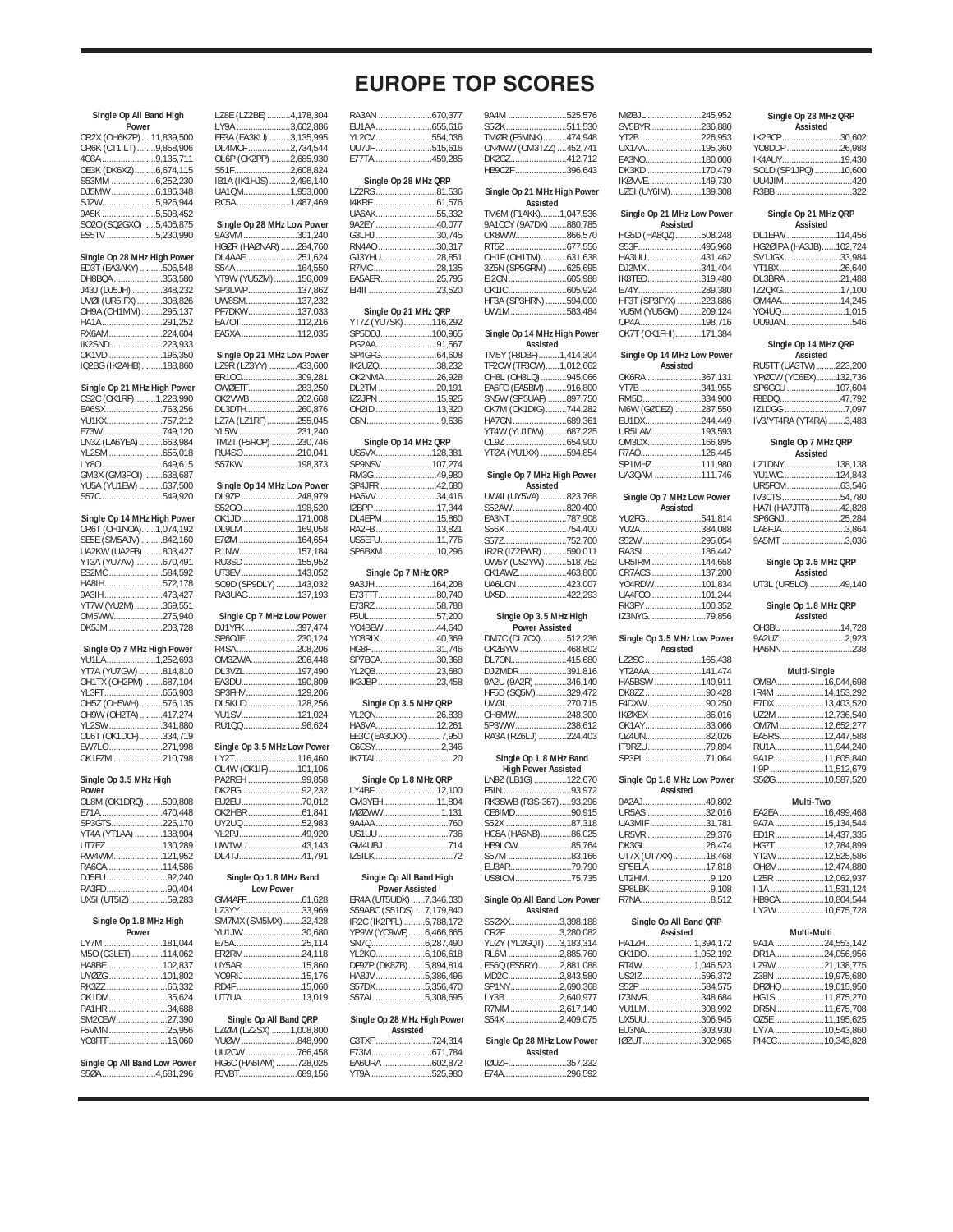## **2012 CQ WW DX CW BAND-BY-BAND BREAKDOWN—TOP ALL BAND SCORES**

**Number groups indicate: QSOs/Zones/Countries on each band**

 $\overline{\phantom{a}}$ 

### **WORLD SINGLE OPERATOR ALL BAND**

| Station           | 160       | 80        | 40          | 20          | 15          | 10          |
|-------------------|-----------|-----------|-------------|-------------|-------------|-------------|
| CR3F              | 181/15/50 | 872/23/86 | 2032/33/104 | 1100/34/100 | 1555/33/107 | 1535/32/109 |
| EF8M              | 269/14/50 | 598/20/63 | 2104/29/89  | 1343/29/81  | 1408/31/86  | 2258/26/95  |
| <b>P75T</b>       | 158/12/26 | 604/19/74 | 1050/28/93  | 1731/37/111 | 1799/35/114 | 1516/27/98  |
| P <sub>4</sub> ØF | 186/14/37 | 574/22/78 | 1484/29/95  | 993/33/99   | 2013/34/102 | 1679/30/92  |
| CR <sub>2</sub> X | 307/14/54 | 846/21/80 | 1516/31/109 | 1403/34/112 | 1489/34/119 | 1648/31/111 |
| T <sub>0</sub> 7A | 47/12/36  | 398/21/67 | 1688/32/107 | 1830/34/114 | 1798/35/113 | 1404/31/103 |
| 8P5A              | 326/16/47 | 736/24/82 | 1414/29/89  | 1406/30/93  | 1475/31/92  | 1873/30/95  |
| NH <sub>2</sub> T | 243/17/36 | 536/24/52 | 1590/34/94  | 908/35/97   | 2013/36/107 | 1084/34/67  |
| P <sub>4</sub> ØW | 382/15/49 | 770/17/67 | 1024/24/72  | 1346/29/86  | 1415/31/90  | 1410/26/86  |
| VY2TT             | 302/13/50 | 795/18/80 | 1840/26/92  | 1244/32/99  | 1276/28/104 | 808/28/99   |

#### **WORLD SINGLE OPERATOR ASSISTED ALL BAND**

| IP <sub>1</sub> H | 6/4/5     | 208/23/55  | 544/32/95   | 917/34/113  |             | 1376/38/132 2268/35/129 |
|-------------------|-----------|------------|-------------|-------------|-------------|-------------------------|
| K57D/1            | 132/13/59 | 603/23/94  | 1065/32/118 | 945/36/123  | 1113/34/125 | 789/29/110              |
| RG9A              | 267/10/51 | 894/23/94  | 1173/32/114 | 783/33/116  | 798/33/129  | 593/26/95               |
| K3WW              | 100/17/67 | 460/23/96  | 1042/32/121 | 909/37/127  | 702/34/124  | 703/30/116              |
| <b>NP47</b>       | 185/16/51 | 459/22/87  | 1123/30/104 | 929/34/111  | 993/34/104  | 1199/27/105             |
| NY3A              | 76/13/48  | 287/19/82  | 858/33/112  | 811/35/122  | 1022/35/130 | 451/26/108              |
| FR4A              | 360/15/61 | 1132/23/94 | 1121/32/120 | 1274/34/115 | 991/34/121  | 314/33/103              |
| <b>VF2FKA</b>     | 246/9/28  | 629/18/70  | 1080/27/101 | 1134/31/102 | 1021/32/100 | 803/24/90               |
| K3WI              | 22/10/17  | 240/18/74  | 1302/33/112 | 892/38/117  | 730/29/107  | 561/25/100              |
| S59ABC            | 107/13/54 | 476/22/83  | 1278/37/131 | 932/35/121  | 961/38/130  | 224/34/112              |

### **WORLD MULTI-OPERATOR SINGLE TRANSMITTER**

| <b>P33W</b> | 481/18/76 | 1398/31/112 | 2535/38/146 | 2042/38/147 |             | 2079/39/158 1479/36/150 |
|-------------|-----------|-------------|-------------|-------------|-------------|-------------------------|
| <b>FD97</b> | 112/12/58 | 723/25/101  | 2492/37/129 | 1391/38/142 |             | 1927/39/149 1244/36/139 |
| 6V7V        | 66/19/62  | 405/23/90   | 1654/35/127 | 1727/38/142 |             | 2317/38/146 1702/36/146 |
| OM8A        | 207/22/85 | 940/31/129  | 1920/39/146 | 1769/38/153 | 1696/38/149 | 658/38/150              |
| 7F1A        | 122/15/35 | 796/26/103  | 2431/36/125 | 1062/37/138 | 2261/36/142 | 1186/33/127             |
| K117        | 196/20/82 | 706/28/114  | 1571/37/137 | 1200/39/154 | 1302/38/148 | 885/32/138              |
| VY27M       | 438/18/79 | 1220/28/109 | 1593/35/128 | 1132/38/142 | 1512/37/138 | 706/30/124              |
| IR4M        | 84/20/81  | 1053/29/116 | 1838/37/142 | 1726/38/151 | 1224/38/143 | 741/36/141              |
| F7DX        | 196/20/78 | 768/29/114  | 2004/35/136 | 1759/39/147 | 1346/38/144 | 625/35/145              |
| 1T1F        | 59/9/14   | 100/19/38   | 826/37/112  | 1113/38/132 |             | 1856/39/150 2243/37/143 |
|             |           |             |             |             |             |                         |

### **WORLD MULTI-OPERATOR TWO TRANSMITTER**

| CR3L              | 387/16/70 | 1777/25/107 | 3359/38/136 | 1926/37/151 | 3564/39/157 2561/35/140 |            |
|-------------------|-----------|-------------|-------------|-------------|-------------------------|------------|
| $P.$ IAA          | 256/17/39 | 1208/28/94  | 2768/35/121 | 2631/38/132 | 3155/37/127 2388/32/101 |            |
| P.J2T             | 344/19/56 | 1019/24/93  | 2803/33/121 | 1936/36/123 | 3214/36/123 2595/32/119 |            |
| VF3FJ             | 412/24/75 | 1278/30/107 | 2330/38/135 | 1683/39/141 | 2270/38/145 1238/32/131 |            |
| PW7T              | 1/1/1     | 614/23/95   | 1957/35/123 | 1826/38/141 | 2680/39/150 1974/36/136 |            |
| TC <sub>2</sub> M | 843/16/71 | 2066/29/105 | 2472/36/135 | 1467/35/125 | 1601/36/127             | 662/31/107 |
| KH7X              | 201/12/14 | 1175/33/64  | 1869/36/111 | 1505/35/118 | 2083/38/112             | 2013/36/91 |
| N3RS              | 134/16/66 | 913/26/103  | 1908/39/139 | 1702/38/139 | 1727/35/135             | 846/30/118 |
| FA2FA             | 180/17/71 | 1768/29/111 | 2289/38/133 | 1732/38/139 | 2160/39/146 1142/34/131 |            |
| <b>9A7A</b>       | 301/15/63 | 1634/31/108 | 1989/37/140 | 1822/37/133 | 1636/39/152             | 867/37/134 |
|                   |           |             |             |             |                         |            |

#### **WORLD MULTI-OPERATOR MULTI-TRANSMITTER**

| D4C               | 1396/23/86 | 1753/28/106 | 3818/38/143 | 5323/39/164 | 4341/39/169 4476/38/157 |                         |
|-------------------|------------|-------------|-------------|-------------|-------------------------|-------------------------|
| C5A               | 904/20/77  | 1827/29/95  | 3103/37/136 | 4236/39/153 |                         | 4527/39/162 3401/38/148 |
| HK1NA             | 878/21/65  | 1679/26/92  | 3238/34/126 | 3491/39/150 | 3330/37/142 3114/38/135 |                         |
| FI <sub>2</sub> A | 402/17/58  | 1302/26/92  | 2245/34/112 | 2494/36/140 |                         | 2884/38/147 3262/37/142 |
| K3IR              | 330/22/83  | 1309/32/118 | 2448/39/149 | 3084/39/166 | 2416/37/156 1398/34/143 |                         |
| W3I PI            | 524/24/94  | 1494/32/119 | 2307/38/149 | 2589/39/166 | 2408/37/156 1279/33/140 |                         |
| <b>9A1A</b>       | 1530/23/92 | 2263/32/126 | 3139/38/149 | 2440/39/151 | 2122/39/149 1173/37/143 |                         |
| DR <sub>1</sub> A | 1197/20/84 | 2202/33/128 | 2747/39/151 | 2703/39/152 | 1683/39/158 1615/36/157 |                         |
| 179W              | 1144/19/72 | 1873/32/124 | 3463/39/151 | 2449/38/148 | 1870/38/147 1130/38/149 |                         |
| 738N              | 1339/18/72 | 2424/27/103 | 3126/37/140 | 2525/36/132 | 2458/38/139 1477/35/141 |                         |

#### **USA TOP SINGLE OPERATOR ALL BAND**

| <b>Station</b> | 160       | 80        | 40          | 20          | 15          | 10         |
|----------------|-----------|-----------|-------------|-------------|-------------|------------|
| K3CR           | 134/19/61 | 367/25/85 | 1151/34/115 | 1049/35/110 | 1282/33/104 | 626/25/103 |
| KØDO/1         | 110/17/60 | 386/20/81 | 1476/33/114 | 1164/35/115 | 643/33/102  | 831/27/104 |
| K1DG           | 177/16/68 | 603/23/80 | 1120/30/104 | 661/34/102  | 1038/30/109 | 734/27/99  |
| K1TO/4         | 35/12/25  | 272/17/61 | 1110/33/97  | 767/36/102  | 1125/33/112 | 681/26/99  |
| N2IC/5         | 108/14/22 | 270/26/74 | 1061/34/103 | 551/35/111  | 1253/34/119 | 439/27/86  |
| K177           | 81/14/42  | 391/22/74 | 1116/29/103 | 716/35/100  | 934/28/100  | 486/25/85  |
| K1RX           | 99/13/52  | 575/21/72 | 855/27/89   | 911/30/95   | 966/31/92   | 508/21/82  |
| W1KM           | 29/8/18   | 556/20/79 | 815/25/89   | 799/33/104  | 902/28/93   | 626/26/86  |
| W2FU           | 62/11/29  | 396/20/67 | 1015/28/99  | 731/29/90   | 988/29/92   | 412/19/72  |
| W9RF           | 66/15/39  | 217/18/60 | 566/29/83   | 1211/38/106 | 879/32/93   | 475/25/82  |

#### **USA SINGLE OPERATOR ASSISTED ALL BAND**

| K57D/1            | 132/13/59 | 603/23/94  | 1065/32/118 | 945/36/123 | 1113/34/125 | 789/29/110 |
|-------------------|-----------|------------|-------------|------------|-------------|------------|
| K3WW              | 100/17/67 | 460/23/96  | 1042/32/121 | 909/37/127 | 702/34/124  | 703/30/116 |
| NY3A              | 76/13/48  | 287/19/82  | 858/33/112  | 811/35/122 | 1022/35/130 | 451/26/108 |
| K3WI              | 22/10/17  | 240/18/74  | 1302/33/112 | 892/38/117 | 730/29/107  | 561/25/100 |
| K <sub>1</sub> AR | 94/16/57  | 357/25/99  | 545/33/119  | 542/39/133 | 569/36/134  | 418/27/116 |
| K1FWF             | 52/13/32  | 164/18/75  | 403/29/112  | 763/37/128 | 674/33/121  | 407/25/102 |
| K <sub>2</sub> K  | 74/20/69  | 227/27/100 | 300/37/130  | 573/38/141 | 402/33/130  | 441/33/127 |
| N <sub>2</sub> MM | 8/5/7     | 205/18/73  | 506/32/116  | 702/37/127 | 435/34/125  | 439/29/115 |
| N3RR              | 41/11/25  | 364/24/97  | 424/31/98   | 607/36/119 | 407/30/110  | 343/26/95  |
| KO7AA             | 0/0/0     | 136/23/54  | 637/36/111  | 442/32/111 | 691/33/120  | 466/29/90  |
|                   |           |            |             |            |             |            |

### **USA MULTI-OPERATOR SINGLE TRANSMITTER**

| K1I 7  | 196/20/82 | 706/28/114 | 1571/37/137 | 1200/39/154 | 1302/38/148 | 885/32/138 |
|--------|-----------|------------|-------------|-------------|-------------|------------|
| W3UA/1 | 90/16/61  | 424/25/99  | 1655/36/127 | 1175/39/139 | 918/36/137  | 577/30/128 |
| NR4M   | 72/20/70  | 293/26/100 | 1424/35/128 | 1219/39/141 | 1024/36/134 | 566/32/130 |
| W2RF   | 89/19/72  | 545/22/97  | 1218/38/130 | 907/39/142  | 996/36/142  | 671/32/129 |
| K5GO   | 64/20/61  | 252/27/100 | 1263/39/134 | 771/39/142  | 1312/36/146 | 560/33/120 |
| AD47   | 44/13/42  | 327/22/92  | 1267/35/115 | 829/36/130  | 864/36/137  | 520/32/119 |
| NØNI   | 29/14/27  | 209/25/94  | 639/35/118  | 994/38/142  | 749/34/129  | 347/31/114 |
| K20MF  | 79/13/55  | 254/19/83  | 784/32/118  | 1070/36/126 | 685/33/116  | 286/25/102 |
| W6YX   | 33/6/6    | 243/24/56  | 962/36/120  | 926/37/123  | 738/34/122  | 325/31/92  |
| AA4NC  | 31/12/24  | 154/23/83  | 907/33/122  | 632/38/127  | 624/36/129  | 426/26/102 |
|        |           |            |             |             |             |            |

### **USA MULTI-OPERATOR TWO TRANSMITTER**

| <u>UJA MULIPUF LINIUN TWO TINISIWII TEN</u> |           |            |             |             |             |            |
|---------------------------------------------|-----------|------------|-------------|-------------|-------------|------------|
| N <sub>3</sub> R <sub>S</sub>               | 134/16/66 | 913/26/103 | 1908/39/139 | 1702/38/139 | 1727/35/135 | 846/30/118 |
| NY4A                                        | 73/13/52  | 838/25/98  | 1377/34/123 | 1279/38/134 | 1598/35/134 | 753/30/124 |
| <b>K8A7</b>                                 | 62/15/48  | 458/27/101 | 1289/38/128 | 1575/39/142 | 1631/36/142 | 614/30/128 |
| KB1H                                        | 96/15/52  | 764/23/97  | 1272/32/112 | 1452/38/139 | 1499/35/128 | 779/27/118 |
| K21 F/1                                     | 96/16/54  | 688/25/96  | 1356/37/123 | 1121/39/137 | 1568/35/129 | 665/28/113 |
| K9CT                                        | 94/20/53  | 523/26/102 | 1060/37/132 | 1049/39/142 | 1656/36/146 | 711/32/129 |
| N4WW                                        | 61/16/49  | 284/24/94  | 1074/35/120 | 955/39/138  | 1031/35/131 | 714/30/122 |
| W8AV                                        | 66/17/51  | 326/27/94  | 709/32/112  | 1253/37/138 | 1138/37/131 | 371/31/118 |
| K <sub>2</sub> AX                           | 76/14/45  | 234/17/65  | 671/33/108  | 1534/37/127 | 591/31/117  | 417/27/112 |
| N7AT                                        | 65/12/21  | 279/24/67  | 910/36/118  | 604/36/120  | 1162/34/126 | 533/30/94  |

#### **USA MULTI-OPERATOR MULTI-TRANSMITTER**

| K3I R         | 330/22/83 | 1309/32/118 | 2448/39/149 | 3084/39/166 |             | 2416/37/156 1398/34/143 |
|---------------|-----------|-------------|-------------|-------------|-------------|-------------------------|
| W3I PI        | 524/24/94 | 1494/32/119 | 2307/38/149 | 2589/39/166 |             | 2408/37/156 1279/33/140 |
| NO41          | 221/21/70 | 799/29/108  | 1725/37/139 | 1855/39/147 | 1737/38/151 | 900/32/130              |
| WT1T          | 241/17/62 | 703/28/107  | 1266/38/134 | 1892/38/143 | 1754/36/137 | 764/30/125              |
| W3FA          | 70/15/43  | 382/24/96   | 1148/36/130 | 1618/38/144 | 1227/36/134 | 767/28/113              |
| KØRF          | 134/16/37 | 538/31/101  | 1535/39/133 | 1329/38/138 | 1347/36/145 | 710/33/115              |
| WØAIH/9       | 100/15/35 | 387/27/95   | 946/37/125  | 1552/37/133 | 1499/36/135 | 728/31/120              |
| K1KP          | 31/11/23  | 187/14/54   | 949/30/100  | 838/28/89   | 1011/26/98  | 547/20/75               |
| NF3F          | 57/14/39  | 210/17/65   | 371/30/100  | 742/34/116  | 715/34/111  | 320/29/104              |
| <b>N8RA/1</b> | 9/7/8     | 80/15/38    | 183/22/77   | 359/31/94   | 375/30/100  | 420/25/98               |
|               |           |             |             |             |             |                         |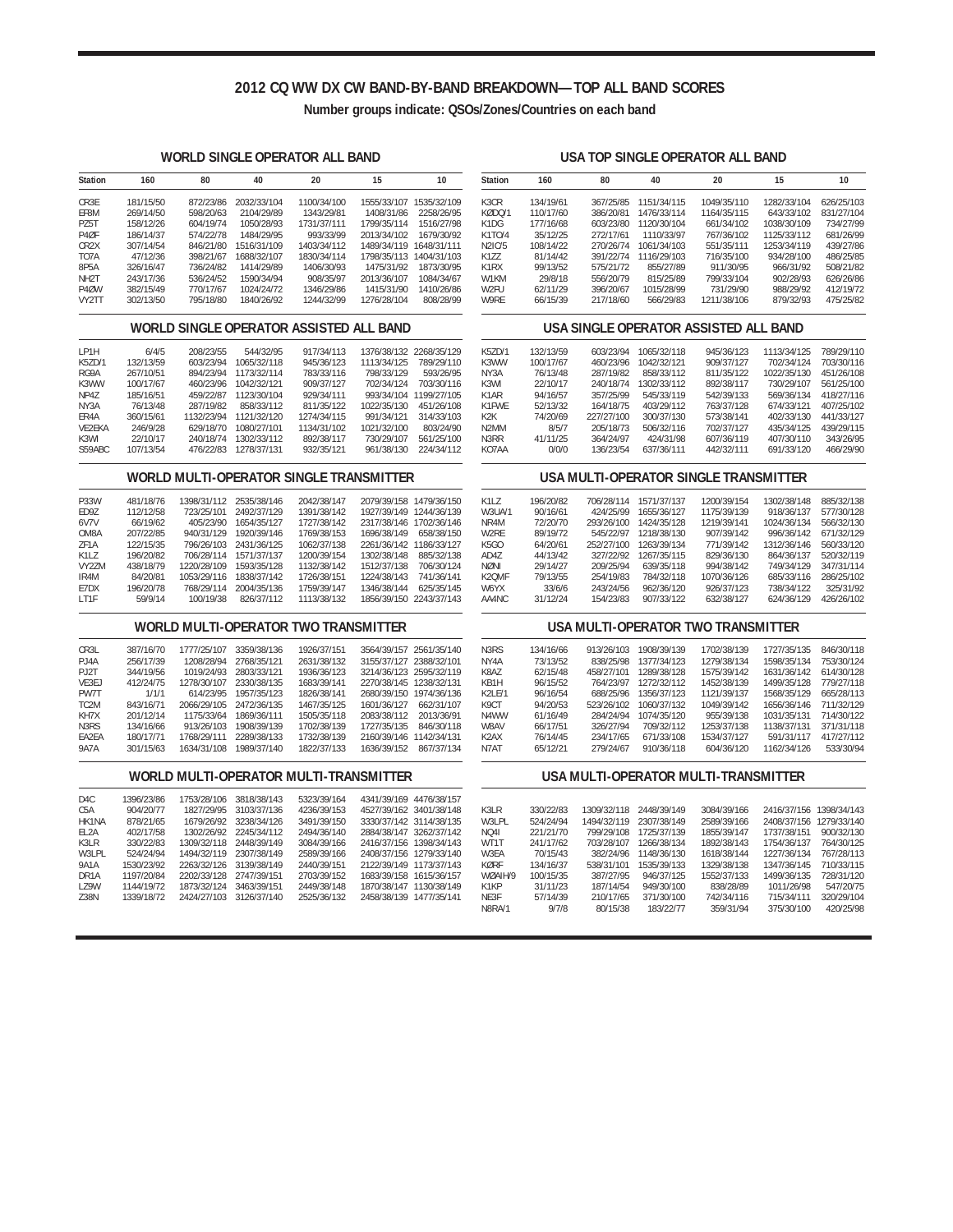## *(Continued)* **2012 CQ WW DX CW BAND-BY-BAND BREAKDOWN—TOP ALL BAND SCORES**

## **EUROPE TOP SINGLE OPERATOR ALL BAND**

| <b>Station</b>                           | 160        | 80          | 40          | 20                                       | 15          | 10          |
|------------------------------------------|------------|-------------|-------------|------------------------------------------|-------------|-------------|
| CR <sub>2</sub> X                        | 307/14/54  | 846/21/80   | 1516/31/109 | 1403/34/112                              | 1489/34/119 | 1648/31/111 |
| CR6K                                     | 265/13/51  | 849/22/85   | 1614/34/108 | 1220/34/105                              | 900/35/117  | 1393/30/113 |
| 403A                                     | 540/17/69  | 782/20/79   | 1943/33/109 | 1171/28/88                               | 1535/28/95  | 993/28/97   |
| OE3K                                     | 336/11/44  | 774/19/69   | 1399/30/92  | 1210/30/87                               | 1182/31/75  | 750/28/79   |
| S53MM                                    | 178/11/50  | 762/18/63   | 1475/31/84  | 925/30/85                                | 1036/30/89  | 496/30/69   |
|                                          |            |             |             |                                          |             |             |
| DJ5MW                                    | 256/11/55  | 821/16/66   | 996/31/97   | 1278/37/105                              | 883/32/97   | 386/30/91   |
| SJ2W                                     | 108/9/45   | 394/22/71   | 1385/31/105 | 1961/35/89                               | 496/32/92   | 147/28/83   |
| <b>9A5K</b>                              | 323/10/48  | 758/15/57   | 1333/28/90  | 873/30/87                                | 1045/34/99  | 376/32/84   |
| S020                                     | 235/13/53  | 716/20/72   | 871/33/90   | 1046/29/75                               | 947/34/95   | 272/32/79   |
| FS5TV                                    | 470/18/64  | 800/23/74   | 866/29/84   | 1077/30/81                               | 1151/33/99  | 289/23/73   |
| EUROPE SINGLE OPERATOR ASSISTED ALL BAND |            |             |             |                                          |             |             |
| ER4A                                     | 360/15/61  | 1132/23/94  | 1121/32/120 | 1274/34/115                              | 991/34/121  | 314/33/103  |
| S59ABC                                   | 107/13/54  | 476/22/83   | 1278/37/131 | 932/35/121                               | 961/38/130  | 224/34/112  |
| IR <sub>2</sub> C                        | 136/11/55  | 482/22/92   | 1116/37/111 | 634/36/116                               | 708/39/133  | 723/35/117  |
| YP9W                                     | 66/10/44   | 561/15/69   | 1647/33/123 | 850/34/111                               | 1248/33/120 | 214/32/103  |
| SN7Q                                     | 217/14/55  | 597/25/95   | 881/35/104  |                                          | 862/37/131  | 324/33/120  |
|                                          |            |             |             | 976/36/118                               |             |             |
| YL2KO                                    | 401/19/70  | 1145/26/99  | 400/34/113  | 641/37/115                               | 939/35/131  | 353/32/115  |
| DF9ZP                                    | 154/11/52  | 664/20/91   | 513/36/127  | 585/37/122                               | 826/37/137  | 561/35/134  |
| HA8JV                                    | 206/13/53  | 720/23/87   | 797/36/113  | 587/38/110                               | 708/36/128  | 325/35/122  |
| S57DX                                    | 334/11/51  | 864/18/72   | 1113/34/110 | 930/35/104                               | 399/30/100  | 420/30/95   |
| S57AL                                    | 103/9/47   | 342/14/62   | 1311/32/113 | 745/31/90                                | 717/35/109  | 428/31/92   |
|                                          |            |             |             | EUROPE MULTI-OPERATOR SINGLE TRANSMITTER |             |             |
| OM8A                                     | 207/22/85  | 940/31/129  | 1920/39/146 | 1769/38/153                              | 1696/38/149 | 658/38/150  |
| IR4M                                     | 84/20/81   | 1053/29/116 | 1838/37/142 | 1726/38/151                              | 1224/38/143 | 741/36/141  |
| E7DX                                     | 196/20/78  | 768/29/114  | 2004/35/136 | 1759/39/147                              | 1346/38/144 | 625/35/145  |
| UZ2M                                     | 444/25/90  | 951/31/123  | 2321/39/150 | 1755/38/137                              | 1271/37/142 | 435/35/135  |
| OM7M                                     | 193/18/78  | 806/30/118  | 1636/39/147 | 1558/37/151                              | 1280/38/146 | 562/38/149  |
| EA5RS                                    | 72/17/71   | 477/27/111  |             |                                          |             |             |
|                                          |            |             | 1937/37/127 | 1332/39/141                              | 1099/39/150 | 1312/37/146 |
| RU1A                                     | 275/20/80  | 1087/32/131 | 1872/39/144 | 1583/39/137                              | 1107/39/150 | 320/36/133  |
| <b>9A1P</b>                              | 100/20/76  | 624/30/109  | 1686/37/134 | 1293/39/152                              | 1187/38/144 | 830/37/140  |
| II9P                                     | 171/20/72  | 601/28/114  | 1821/37/126 | 956/39/144                               | 1523/39/143 | 1062/38/147 |
| <b>S50G</b>                              | 138/18/69  | 629/26/104  | 1761/39/133 | 1423/38/141                              | 926/38/142  | 479/37/147  |
|                                          |            |             |             | EUROPE MULTI-OPERATOR TWO TRANSMITTER    |             |             |
| EA2EA                                    | 180/17/71  | 1768/29/111 | 2289/38/133 | 1732/38/139                              | 2160/39/146 | 1142/34/131 |
| <b>9A7A</b>                              | 301/15/63  | 1634/31/108 | 1989/37/140 | 1822/37/133                              | 1636/39/152 | 867/37/134  |
| ED1R                                     | 259/15/71  | 1278/27/109 | 2231/38/139 | 1381/38/140                              | 1809/39/148 | 1198/36/135 |
| HG7T                                     | 405/15/62  | 1660/31/124 | 1747/39/132 | 1526/37/134                              | 1259/39/145 | 562/37/138  |
| YT2W                                     | 417/13/56  | 1551/23/90  | 1797/36/127 | 1558/37/115                              | 1734/38/143 | 740/36/124  |
|                                          |            |             |             |                                          |             |             |
| OHØV                                     | 613/11/62  | 1464/25/96  | 2058/38/139 | 1854/37/140                              | 1550/38/136 | 772/34/130  |
| LZ5R                                     | 442/12/60  | 1512/24/98  | 1667/39/135 | 1813/37/122                              | 1679/37/128 | 924/33/134  |
| II1A                                     | 303/10/55  | 1507/19/87  | 2358/35/130 | 1211/36/121                              | 1261/38/136 | 774/33/114  |
| HB9CA                                    | 281/10/55  | 1376/19/89  | 1682/36/122 | 1304/38/109                              | 1715/36/137 | 658/35/116  |
| LY2W                                     | 828/17/68  | 1361/28/101 | 1301/35/135 | 1675/38/133                              | 1136/37/141 | 346/33/116  |
|                                          |            |             |             | EUROPE MULTI-OPERATOR MULTI-TRANSMITTER  |             |             |
| <b>9A1A</b>                              | 1530/23/92 | 2263/32/126 | 3139/38/149 | 2440/39/151                              | 2122/39/149 | 1173/37/143 |
| DR <sub>1</sub> A                        | 1197/20/84 | 2202/33/128 | 2747/39/151 | 2703/39/152                              | 1683/39/158 | 1615/36/157 |
| LZ9W                                     | 1144/19/72 | 1873/32/124 | 3463/39/151 | 2449/38/148                              | 1870/38/147 | 1130/38/149 |
| Z38N                                     | 1339/18/72 | 2424/27/103 | 3126/37/140 | 2525/36/132                              | 2458/38/139 | 1477/35/141 |
|                                          |            |             |             |                                          |             |             |
| <b>DFØHQ</b>                             | 926/17/73  | 1889/29/111 | 2634/39/154 | 2119/39/157                              | 1735/39/153 | 999/36/146  |
| HG1S                                     | 901/18/70  | 1302/24/99  | 2045/37/125 | 1931/39/136                              | 1501/38/140 | 635/34/130  |
| DR5N                                     | 630/14/63  | 1290/20/100 | 1466/37/136 | 1384/37/134                              | 1244/39/144 | 796/35/127  |
| OZ5E                                     | 1066/12/62 | 1610/23/97  | 1905/35/129 | 1826/36/124                              | 1015/37/135 | 696/35/128  |
| LY7A                                     | 976/13/62  | 1390/22/87  | 1475/36/126 | 2000/38/140                              | 1068/37/143 | 743/32/119  |
| PI4CC                                    | 768/10/57  | 1248/22/87  | 1864/36/133 | 1618/38/132                              | 1174/36/126 | 761/35/124  |
|                                          |            |             |             |                                          |             |             |